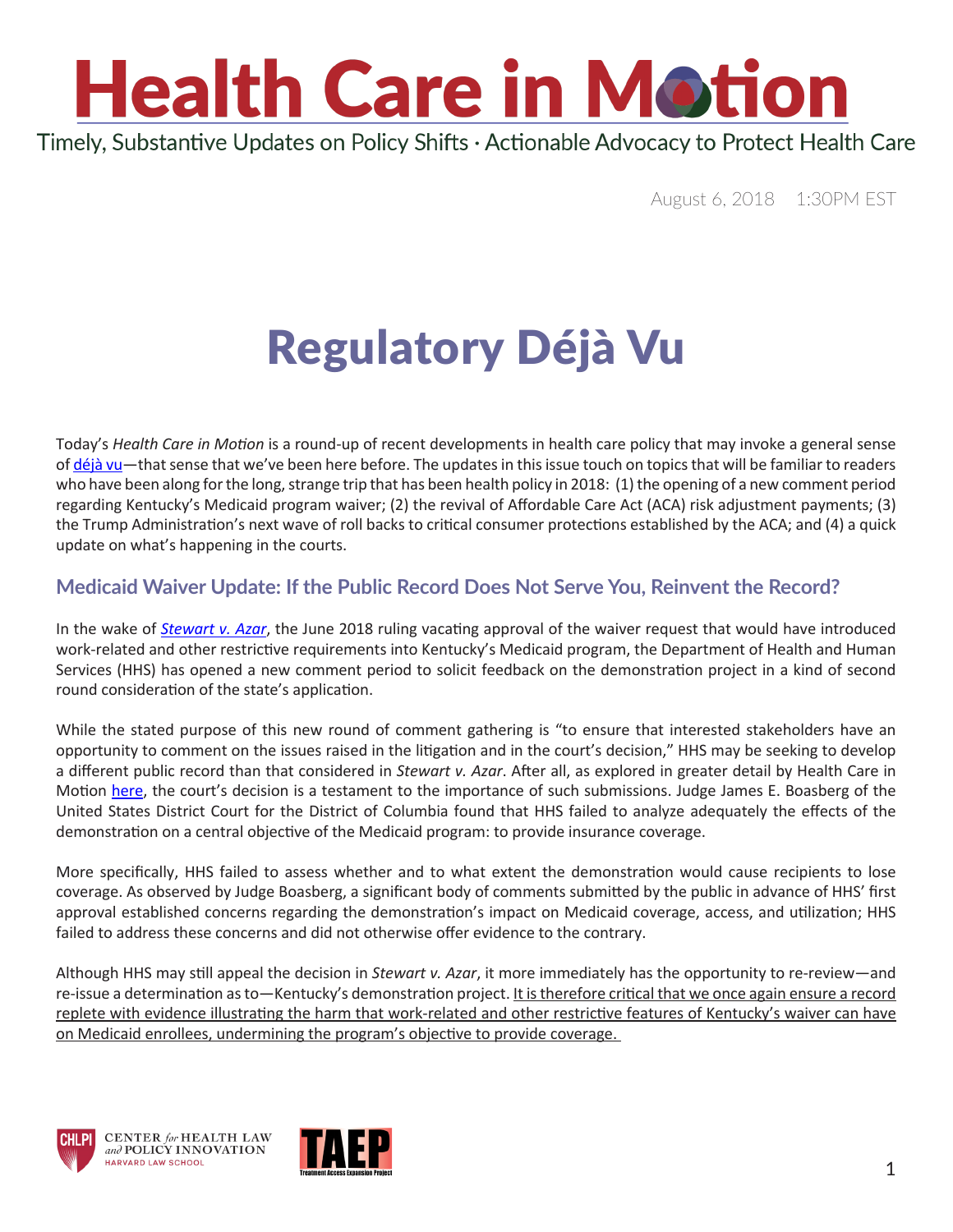# **Health Care in Motion**

Key logistical points for comments include:

- The scope of [material subject to public comment](https://www.medicaid.gov/Medicaid-CHIP-Program-Information/By-Topics/Waivers/1115/downloads/ky/ky-health-pa3.pdf) spans: (1) Kentucky's original demonstration proposal dated August 24, 2016, (2) Kentucky's revised proposal dated July 3, 2017, and (3) the special terms and conditions that HHS approved on January 12, 2018.
- Following Judge Boasberg's recognition that access to health insurance is the purpose of the Medicaid program, consider explaining your view as to how work requirements will result in decreased access to coverage for eligible, vulnerable individuals. An additional focus may be the development of evidence concerning HHS's view that the proposal promotes health and well-being. For more information, please read our previous Health Care in Motion article, ["Working Mythology: A Deeper Dive on the Folly of Work Requirements in Medicaid](https://www.chlpi.org/wp-content/uploads/2013/12/HCIM_05_07_2018.pdf)."
- Comments are due by August 18, 2018 (11:00 pm EST), and can be submitted [here.](https://public.medicaid.gov/connect.ti/public.comments/view?objectId=1897699)

#### **Risk Adjustment Do-over**

Risk adjustment is back in the news again. One of the ACA's [three programs](https://www.kff.org/health-reform/issue-brief/explaining-health-care-reform-risk-adjustment-reinsurance-and-risk-corridors/) that were designed to help insurers cover members who need high-cost medical care, risk adjustment lessens the financial disincentive of enrolling members with chronic conditions. Each year, the Center for Medicare & Medicaid Services (CMS) transfers payments from insurers who cover people with lower expected medical costs, to insurers who cover people with higher expected medical costs.

CMS uses a formula to calculate the actuarial risk of an insurer's members and uses the statewide average premium to determine how much money should be "adjusted" for the added risk of enrolling members who will likely need more expensive medical care. The problem was that some smaller insurers thought that this method put them at a competitive disadvantage. In February 2018, a federal district court in New Mexico ruled on the challenge brought by one of these small insurers, and [vacated](https://theincidentaleconomist.com/wordpress/wp-content/uploads/2018/07/Order.pdf) the formula. The court held that the government failed to provide proper reasoning for use of the statewide average premium measure. More specifically, the judge ruled that the measure was selected in order to keep the program [budget neutral](https://www.healthaffairs.org/do/10.1377/hblog20180725.594859/full/)—a requirement the court said did not exist and was not adequately reasoned in the rulemaking process. In response, the government requested a rehearing in light of an opposite [ruling](https://www.gpo.gov/fdsys/pkg/USCOURTS-mad-1_16-cv-11570/pdf/USCOURTS-mad-1_16-cv-11570-0.pdf) from the district court in Massachusetts. Unfortunately, the New Mexico judge would not have been able to release a final decision until after August 2018, when CMS was scheduled to collect and administer the vacated 2017 risk adjustment payments. CMS thus issued a [statement](https://www.cms.gov/Newsroom/MediaReleaseDatabase/Press-releases/2018-Press-releases-items/2018-07-07.html) stopping the risk adjustment program in its entirety across the country—a move the agency did not have [to take](https://www.healio.com/family-medicine/practice-management/news/online/%7Bc53a30dd-5c5c-47c8-826b-2c87a5974ace%7D/analysis-cms-stopping-risk-adjustment-payments-leaves-insurance-premiums-in-limbo)—and instead caused uncertainty among insurers setting prices for the 2019 plan year.

Last week, CMS [tried again](https://www.youtube.com/watch?v=ghPJn5LPhDE) and issued an [interim final rule](https://s3.amazonaws.com/public-inspection.federalregister.gov/2018-16190.pdf) reinstating the 2017 risk adjustment program. CMS explicitly included a comprehensive discussion of its reasoning behind the formula, including a justification for the program to remain budget neutral. With the interim final rule re-adopting the 2017 methodology, CMS [announced](https://www.cms.gov/Newsroom/MediaReleaseDatabase/Press-releases/2018-Press-releases-items/2018-07-24-2.html) that it would proceed to collect and administer the 2017 risk adjustment payments.

Ultimately, the twists and turns around risk adjustment may amount to much ado about nothing. With that being said, one key takeaway from these events is just how little regard the Trump Administration has for promoting market stability and certainty as insurers plan for their involvement in the ACA marketplaces in the years ahead.

#### **Expanding "Junk Insurance"**

In a move that is likely to have significant political implications, CMS has published its [final rule](https://s3.amazonaws.com/public-inspection.federalregister.gov/2018-16568.pdf) loosening the restrictions on





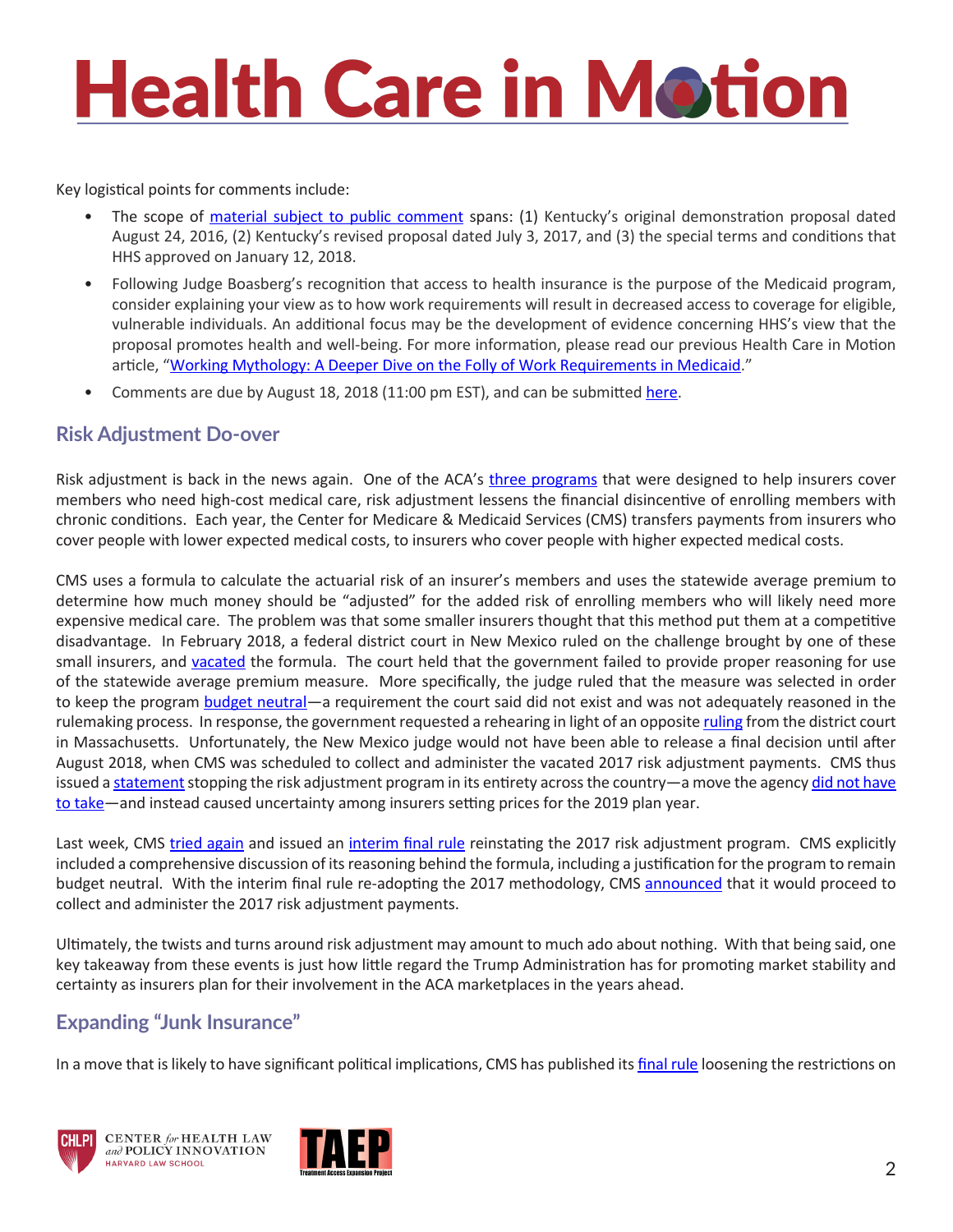# **Health Care in Motion**

[short term limited duration plans.](https://www.healthaffairs.org/do/10.1377/hblog20180801.169759/full/) Expanded access to "[junk insurance](https://www.nytimes.com/2017/07/15/health/senate-health-care-obamacare.html)" will roll back many of the protections established by the ACA. Short term limited duration plans are temporary options to cover gaps in health insurance, and are not required to provide [essential health benefits](https://familiesusa.org/blog/10-essential-health-benefits-insurance-plans-must-cover). These plans can [exclude](https://www.vox.com/policy-and-politics/2018/4/23/17271798/trump-health-care-prescriptions-maternity) necessary medical benefits, like prescription drugs or maternity care, and are able to deny coverage to people with pre-existing conditions, often openly excluding [people living with HIV](https://www.kff.org/hivaids/issue-brief/short-term-limited-duration-plans-and-hiv/) or other chronic illnesses.

To ensure these plans were not being substituted for legitimate health insurance, the Obama Administration set forth rules limiting the duration of these plans to three months (inclusive of renewal periods) and required plans to include a distinct warning that the plan did not meet minimum essential coverage standards.

Now, the Trump Administration has extended the maximum term of a short term limited duration plan to less than 12 months, with the ability to renew the same plan for no more than 36 months. This final rule also allows plans to use an alternatively-worded notice that is long and less prominent than the notice previously required under federal rules.

Navigators (funded by the federal government to help connect individuals and families to appropriate health care coverage) will be [expected](https://www.cms.gov/CCIIO/Programs-and-Initiatives/Health-Insurance-Marketplaces/Downloads/2018-Navigator-FOA-FAQs.pdf) to present junk plans as a viable option for people seeking coverage in the 2019 enrollment period. Unfortunately, because coverage restrictions are often [buried in the fine print,](http://www.latimes.com/business/hiltzik/la-fi-hiltzik-short-term-insurance-20180426-story.html) many consumers will find a false sense of security in these plans, only to find out later that their plans don't actually cover the care they need.

While this final rule loosens federal standards for short term limited duration plans, states still have the jurisdiction to enforce more restrictive requirements. Advocates and state officials in *Illinois*, [California](http://www.latimes.com/business/hiltzik/la-fi-hiltzik-trump-short-term-20180523-story.html), and [Washington](https://www.insurance.wa.gov/short-term-medical-plans-r-2018-01) are pursuing legislative and regulatory measures that would protect their state's consumers from discriminatory, bare-bones coverage. It is likely that the battle to define what constitutes legitimate health insurance is far from over, with CMS's strained interpretation of [the law](https://twitter.com/nicholas_bagley/status/1024693178962731008) destined to end up in the courts.

#### **Another Courtroom Fight to Protect Health Care**

In June, Health Care in Motion published an *[update](https://www.chlpi.org/wp-content/uploads/2013/12/HCIM_06_19_2018.pdf)* on how advocates were taking the health care fight to the courts. This month, we report another litigation effort to protect consumers from policy changes in the health care arena. New York, Massachusetts, and ten other states have [filed](https://ag.ny.gov/sites/default/files/complaint_as-filed.pdf) a lawsuit against the United States Department of Labor to stop the recently [finalized rule](https://www.dol.gov/sites/default/files/ebsa/temporary-postings/association-health-plans-final-rule.pdf) which rolled back protections against association health plans.

Small employers have traditionally been able to offer health insurance plans through organizations referred to as "associations." Associations allow similar small businesses to band together and achieve common business purposes, such as organizing benefits for their employees. Associations who meet certain criteria under the Employment Retirement Income Security Act (ERISA) can exempt themselves from mandated consumer protections required by the ACA and certain state regulations. The Trump Administration's final rule [relaxed](https://www.healthaffairs.org/do/10.1377/hblog20180621.671483/full/) the exemption requirements, making it easier for associations to exempt themselves and offer plans that do not provide essential health benefits or plans that underwrite based on gender.

In the lawsuit, the state attorneys general claim that the Administration's final rule is contrary to law, arbitrary and capricious, and promulgated in excess of the Department of Labor's statutory authority. They argue that the Department of Labor's expansion of exempt associations runs counter to both the ACA and ERISA, and "drastically departs from nearly four decades of settled law."